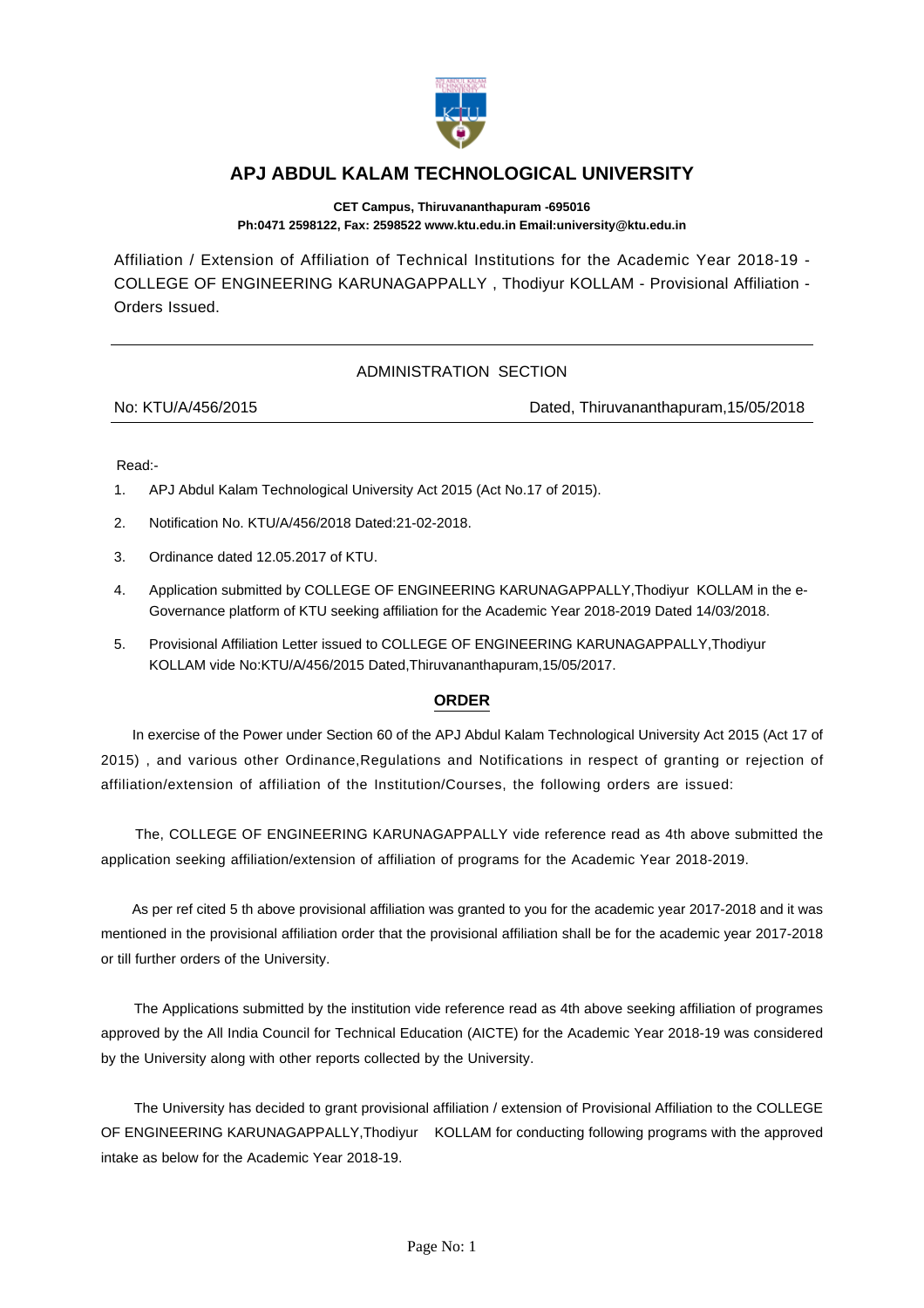| No          | <b>Program Type</b>           | Level | <b>Branch/Stream</b>                                                                | Approved<br>Intake | <b>Full/Part Time</b> | <b>NRI</b> | <b>PIO</b> |
|-------------|-------------------------------|-------|-------------------------------------------------------------------------------------|--------------------|-----------------------|------------|------------|
| $\mathbf 1$ | Engineering and<br>Technology | UG    | <b>COMPUTER SCIENCE &amp;</b><br><b>ENGINEERING</b>                                 | 60                 | Full Time             |            | Yes Yes    |
| 2           | Engineering and<br>Technology | UG    | <b>ELECTRONICS &amp;</b><br><b>COMMUNICATION ENGG</b>                               | 60                 | Full Time             |            | Yes Yes    |
| 3           | Engineering and<br>Technology | UG    | ELECTRICAL AND<br><b>ELECTRONICS ENGINEERING</b>                                    | 60                 | Full Time             |            | Yes Yes    |
| 4           | Engineering and<br>Technology | PG    | <b>COMPUTER SCIENCE AND</b><br><b>ENGINEERING(IMAGE</b><br>PROCESSING)              | 24                 | Full Time             |            | Yes Yes    |
| 5           | Engineering and<br>Technology | PG    | <b>ELECTRONICS AND</b><br><b>COMMUNICATION</b><br>ENGINEERING(SIGNAL<br>PROCESSING) | 24                 | Full Time             |            | Yes Yes    |

 The provisional affiliation shall be for the academic year 2018-19 or till further orders of the University and the provisional affiliation granted here is subject to the following conditions.

i. Verification of facts submitted by the institution in the e-Gov platform by the University.

ii. The Institution shall remit the affiliation fee of NIL by way of online payment through institute portal within 15 days from the date of this Order.

iii. The Institution shall observe the Clause 60 (2) of the Act establishing the APJ Abdul Kalam Technological University, the norms and standards prescribed by the AICTE in the Approval Process Handbook 2018-2019,and the guidelines by the University from time to time and the undertaking / affidavit given by the institution along with the application submitted by the institution on portal.

iv. Strict compliance of Anti-Ragging Regulation notified vide F.No.37-3/Legal/AICTE/2009 Dated July 1,2009 for Prevention, and Prohibition of Ragging in Technical Institution /UGC regulations.In case Institution fails to take adequate steps to prevent Ragging or fails to punish perpetrators or incidents of Ragging,it will be liable to take any action as defined under clause 9(4) of the said Regulation.

**Non -compliance with any of the conditions will result in the withdrawal of the affiliation without any notice.**